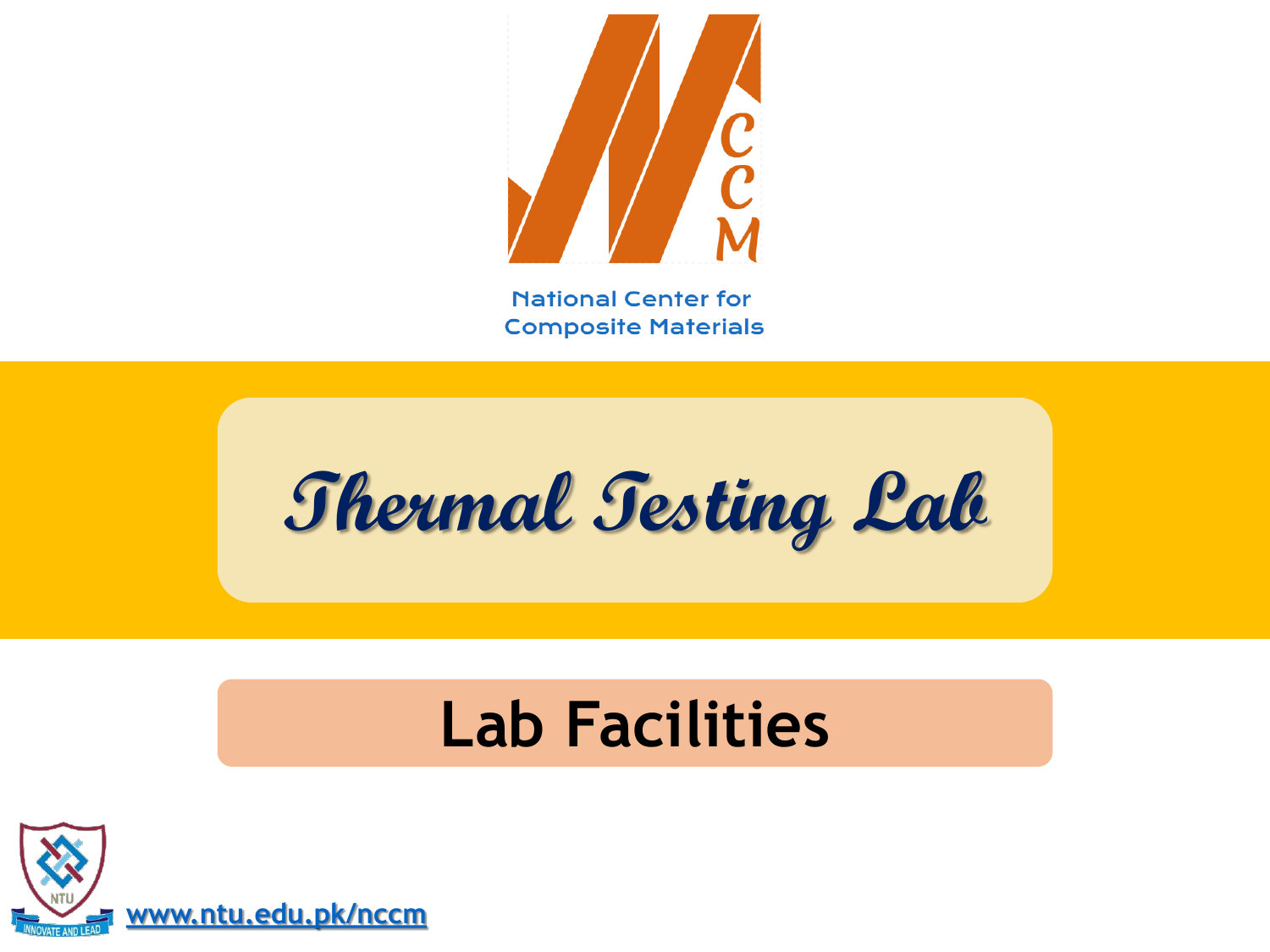### **Thermal Characterisation Lab**

Differential Scanning Calorimeter

Dilatometer

- Dynamic Mechanical Analyser
- Thermo-Mechanical Analyser
- Thermo-gravimetric Analyser
- Guarded hotplate
- Rheometer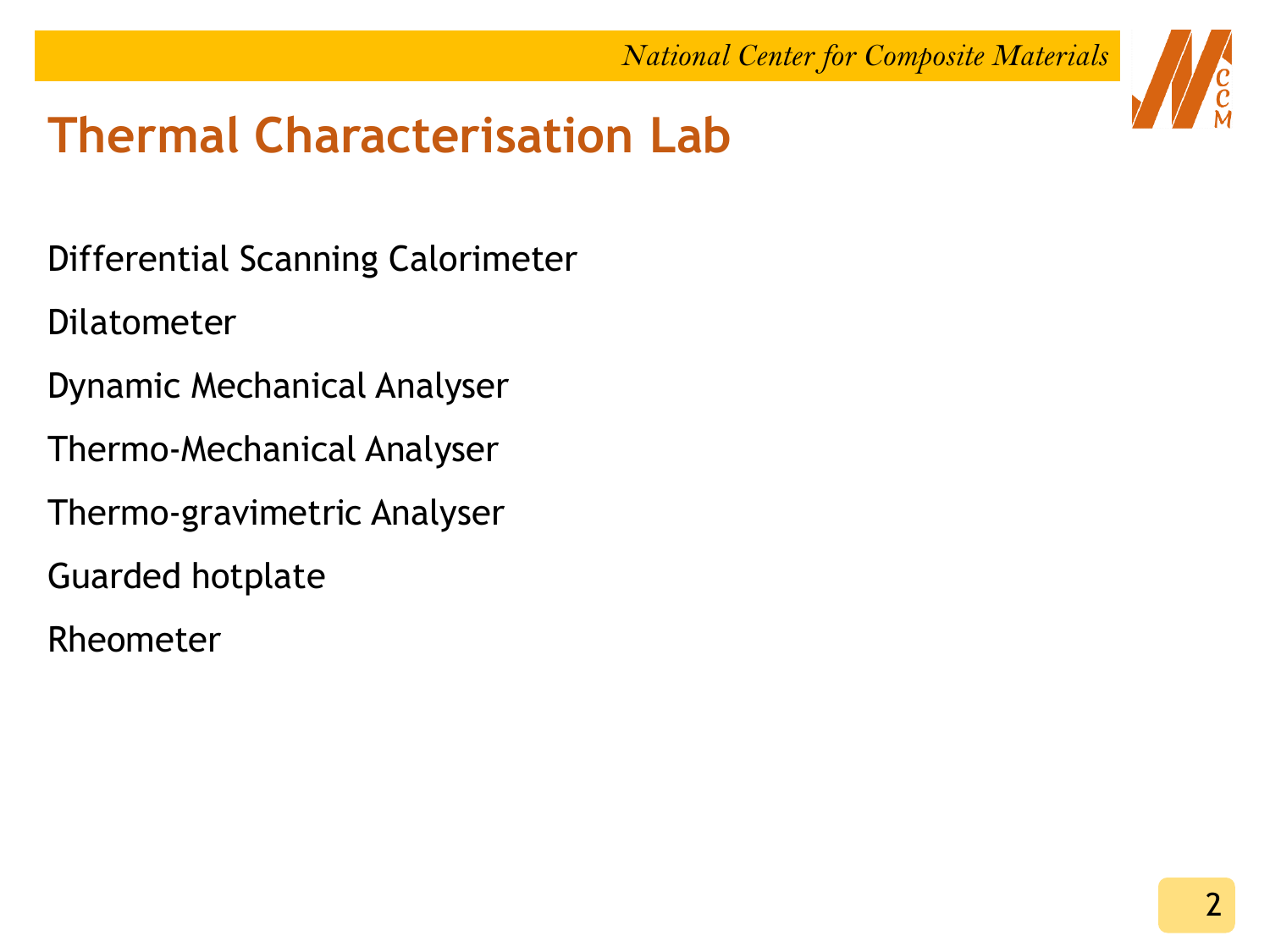

# **Differential Scanning Calorimeter**

#### **DSC 250, TA instruments-USA**

- DSC measures endothermic and exothermic transitions (including Tg, Tm, curing, etc.) as a function of temperature
- Used to characterize polymers, pharmaceuticals, foods biologicals, organic chemicals and inorganics

#### **Test Method**

ASTM E1269-05, EN-EN 728, ISO22768, ASTM D1519-95, ASTM D3418-03, ISO11357-4 ISO11357-3



#### 3 *Thermal Characterisation Lab*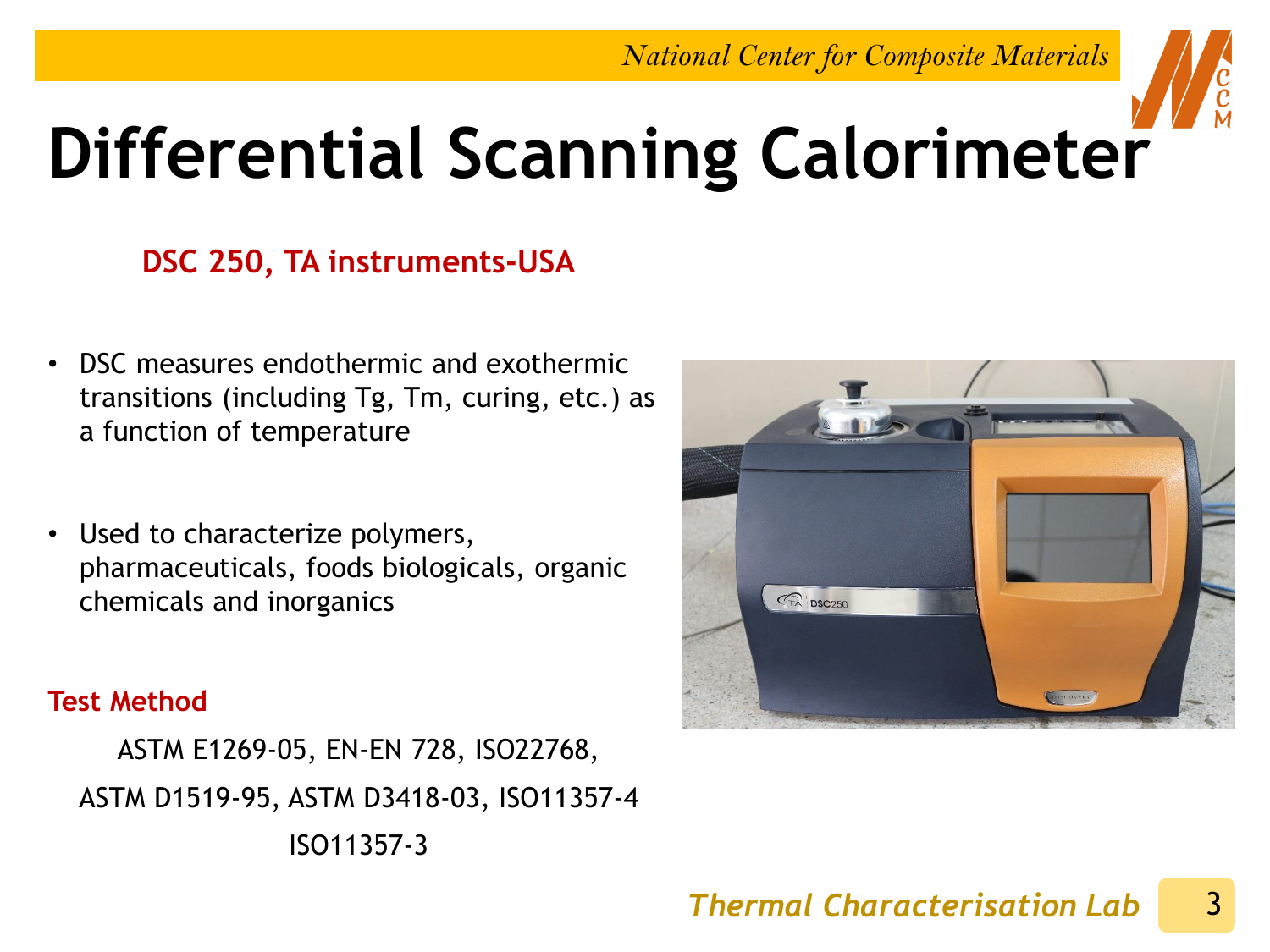### **Dilatometer**

### **DIL 2010 STD, Orton-USA**

- Measures reversible and irreversible changes in length during heating and cooling
- Identifies reactions that cause contraction or expansion
- Determining the dimensional change of materials



#### **Test Method**

ASTM E-228, C-372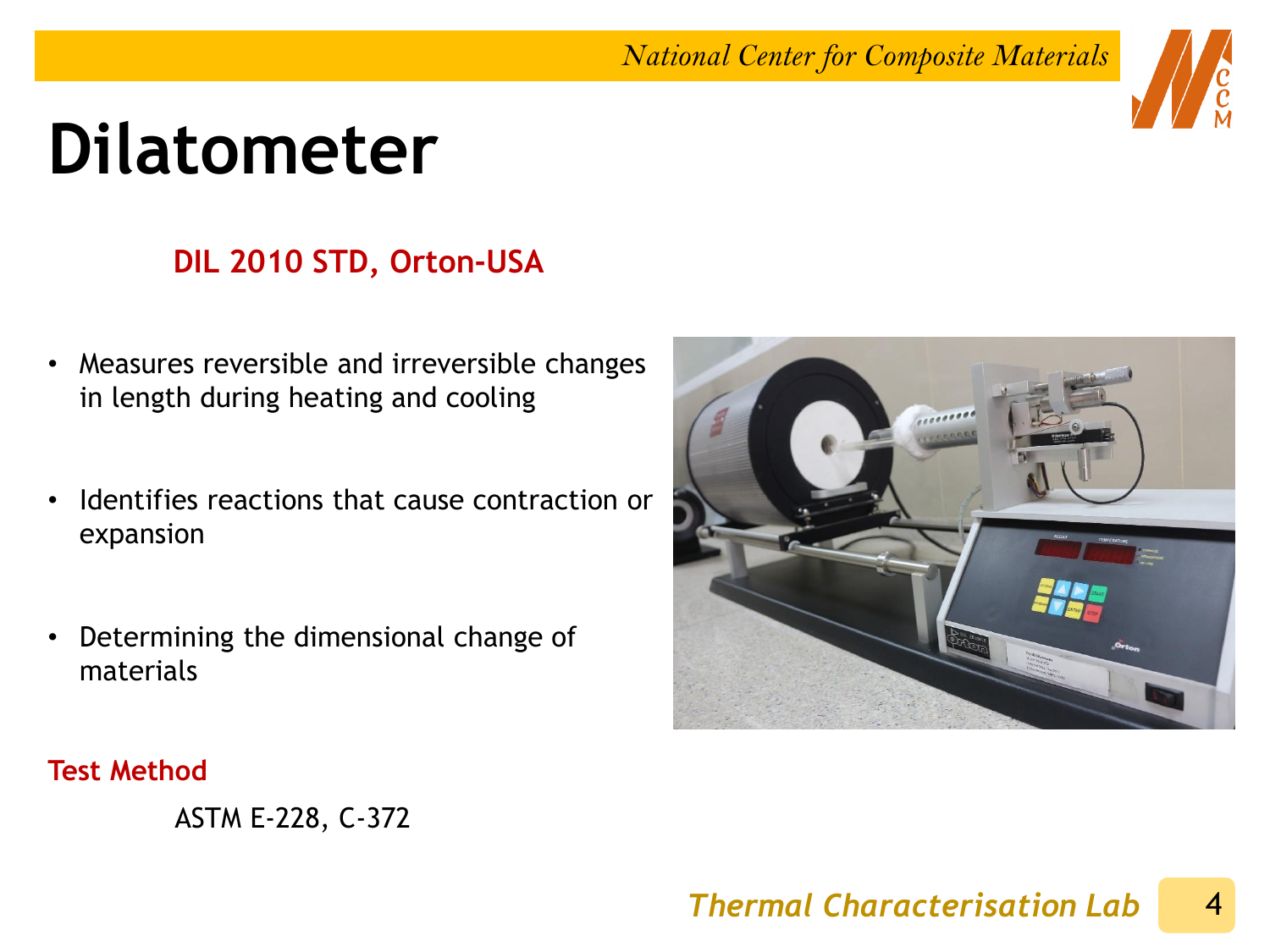

## **Dynamic Mechanical Analyser**

### **DMA, TA Instruments-USA**

**DMA** measures the mechanical properties of materials as a function of time, temperature, and frequency.

#### **Modes of Deformation**

- Dual/Single Cantilever
- 3-Point Bend
- Tension
- Shear
- Compression

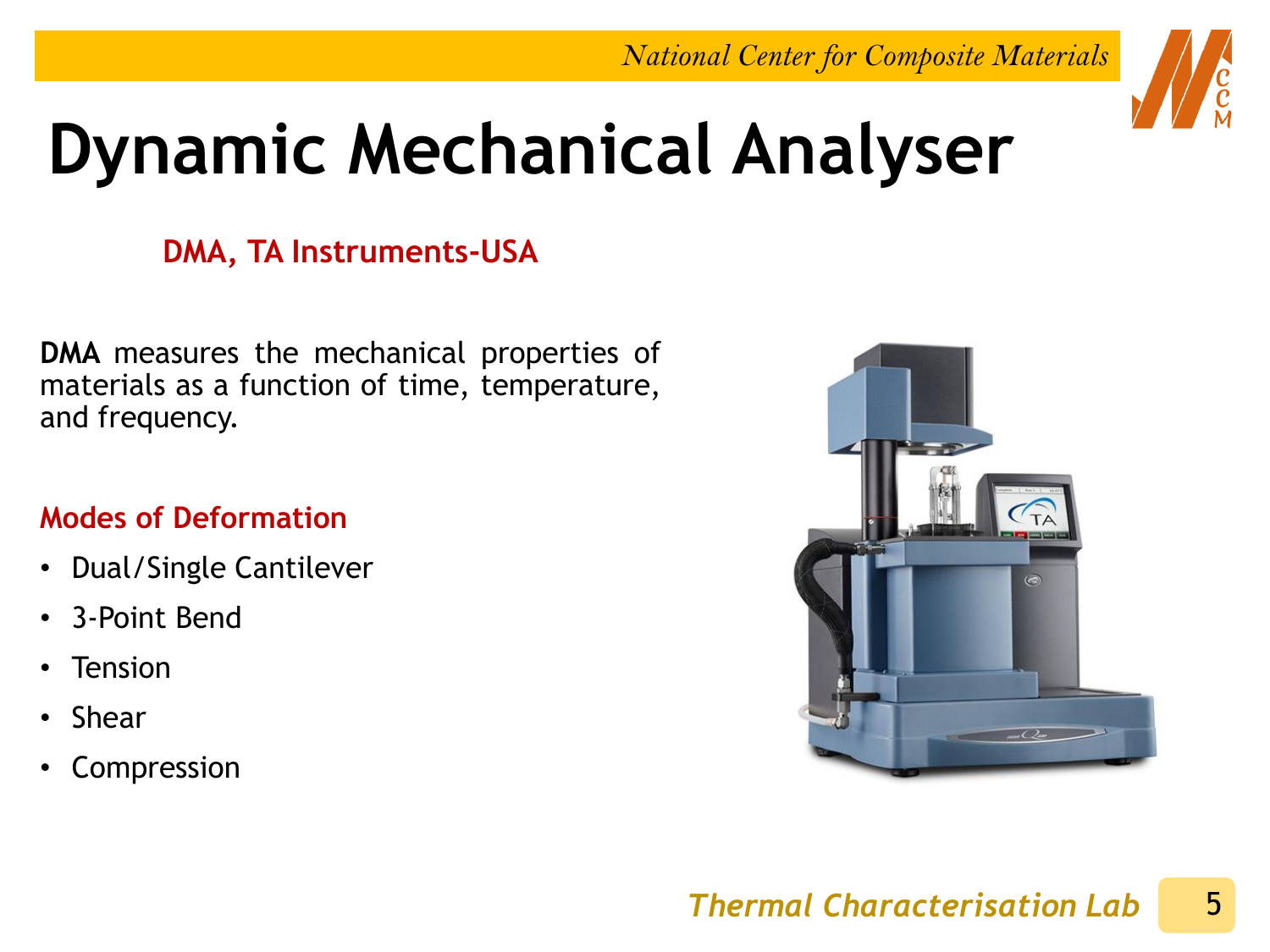

## **Thermo-Mechanical Analyser**

### **TMA, TA Instruments-USA**

- It measures sample displacement (growth, shrinkage, movement, etc.) as a function of temperature, time and applied force.
- TMA can be used to find a variety of thermal and mechanical properties.

#### **Test Method**

ASTM D696, ASTM D3386, ASTM D3418, ASTM D3895, ASTM D4591, ASTM E1356, ASTM E1131, ASTM E1545, ASTM E1641, ASTM E831, ISO 11357, ISO 11358, ISO 11359

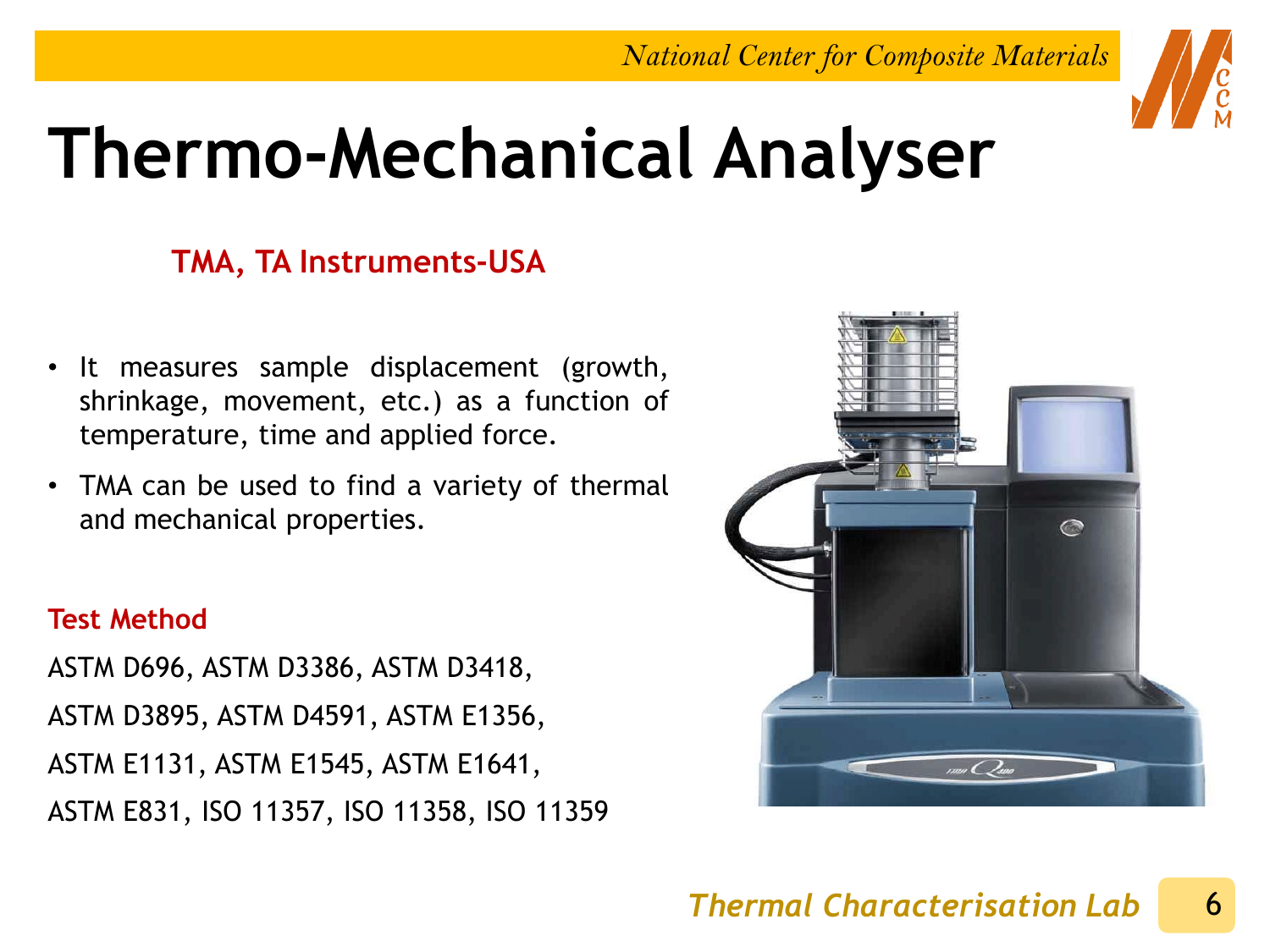

# **Thermo-gravimetric Analyser**

#### **TGA, Netzsche-Germany**

The TGA tells about:

- Thermal/oxidative stability of Materials
- Estimated Lifetime of a Product
- Decomposition Kinetics of Materials
- Moisture and Volatiles Content of Materials
- Composition of Multi-component Systems

#### Sample weight

10-20mg for most applications 50-100mg for measuring volatiles

Test method

ASTM E1131, ISO 11358

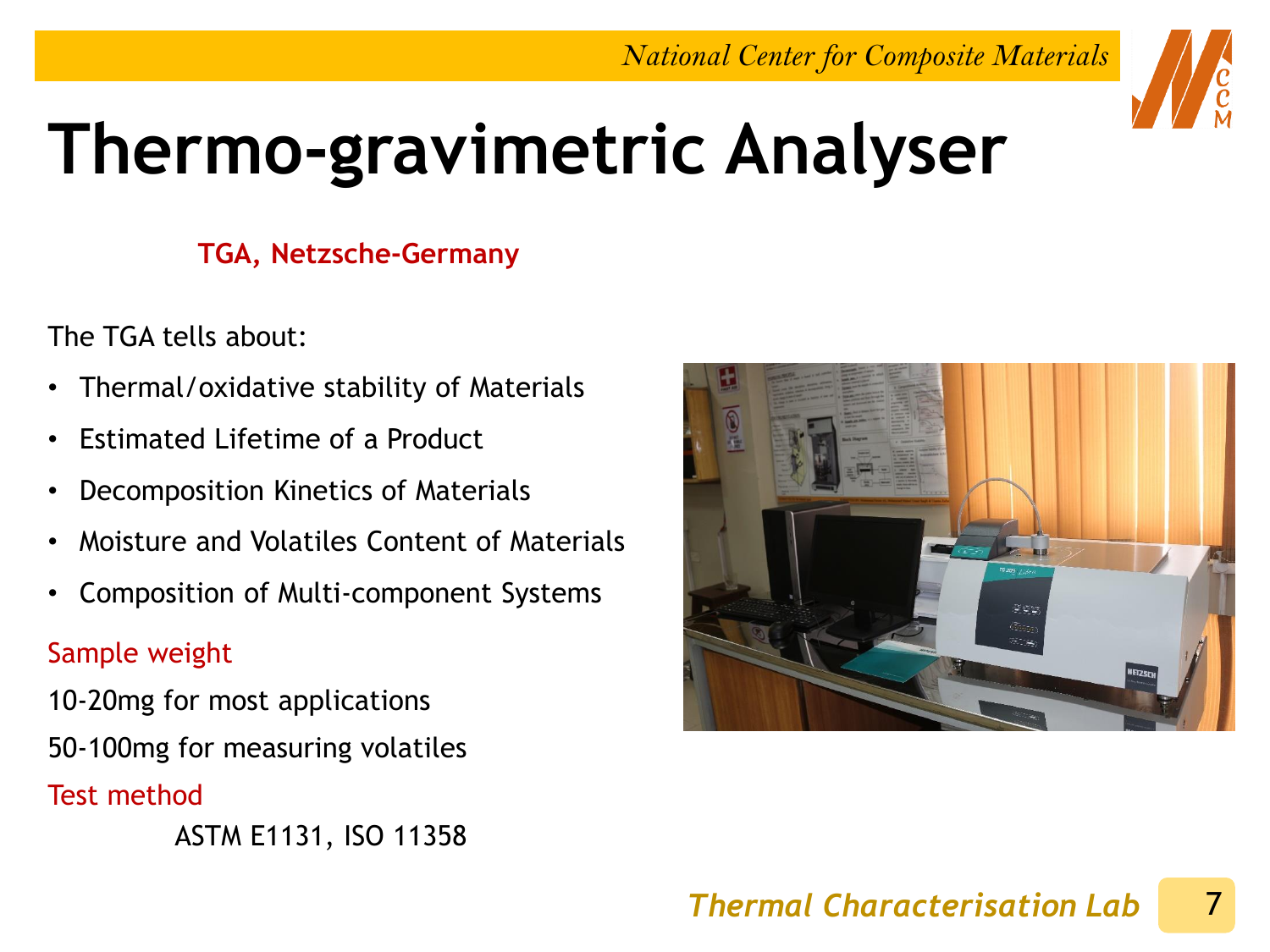## **Guarded hotplate**

#### **DTC 300, TA Instruments-USA**

A research grade instrument for the direct determination of thermal conductivity of a wide range of low-to-medium thermal conductivity materials, including solid, liquid, paste, powder, thin film by using guarded heat flow method

#### **Sample size**

Typical sample size is 50mm (2")

**Test Method**

ASTM E1530

**Temperature Range**

 $-20$ °C up to  $300$ °C.



#### 8 *Thermal Characterisation Lab*